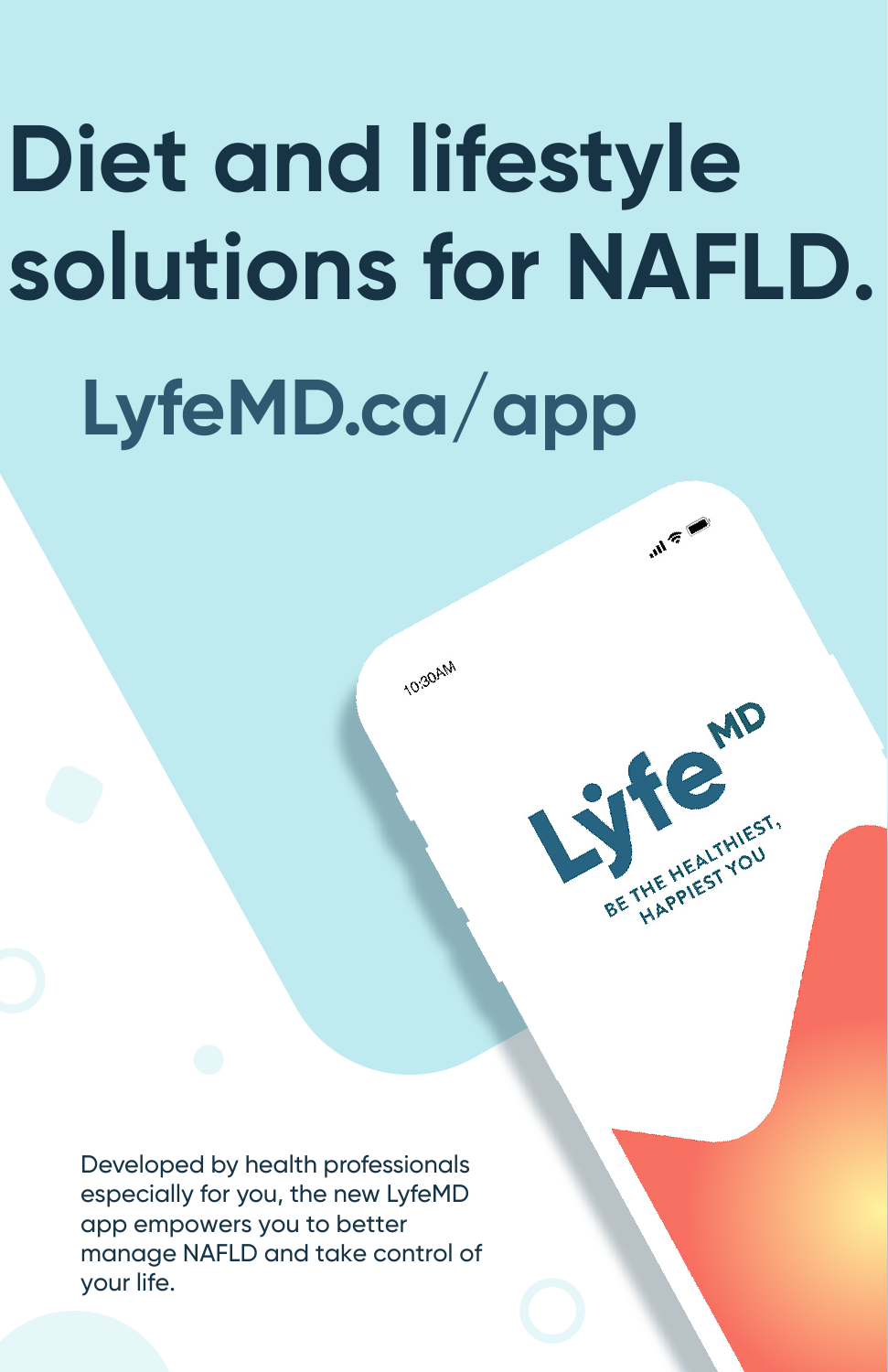LyfeMD is an app developed by gastroenterologists and dietitians specifically to help patients with managing their NAFLD on a daily basis.

We believe everyone should have access to lifestyle solutions based on the latest research that improve their quality of life.

That's why this app offers customized, innovative, and top health expert recommended advice, including diet therapies, physical activities, and yoga and mindfulness programs. The LyfeMD app works with other medical therapies to help you better manage your NAFLD.

**LyfeMD is what you've been looking for, an evidence-based lifestyle solution.** 

# **Empowering you to live a better life with NAFLD.**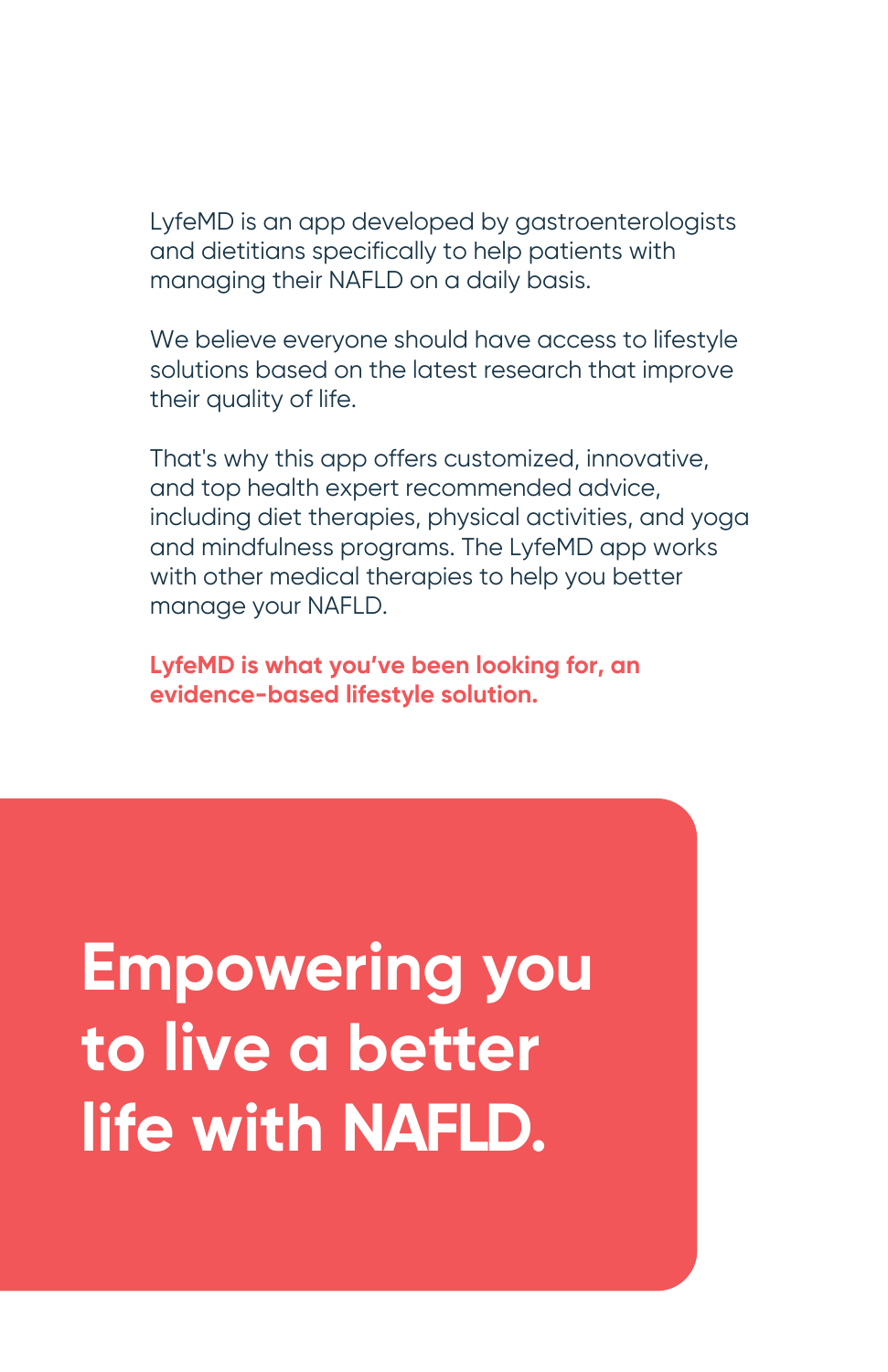# **Unlimited resources at your ingertips, tailored to your NAFLD.**

#### Evidence-based programs

Discover a research-inspired offering of regularly updated lifestyle programs based on new science.

#### Diet plans tailored to your condition

Based on a review of your diet, uncover customized dietary goals, meal plans, and recipes with the greatest benefits to your health.

#### Yoga, breathing, and mindfulness programs

Choose from multiple programs based on traditional yoga teachings and research to help enhance your sleep quality and overall health while lowering stress levels.

### **X** Exercise plans

Improve your physical well-being through a series of personalized home, outdoor, and gym programs developed by exercise specialists with the highest levels of certification.

#### Behavioural change support

Strengthen your emotional well-being with the help of specially designed cognitive activities.

#### **In Coal-setting activities**

Use the app to set and track weekly goals and receive customized reports on your progress.